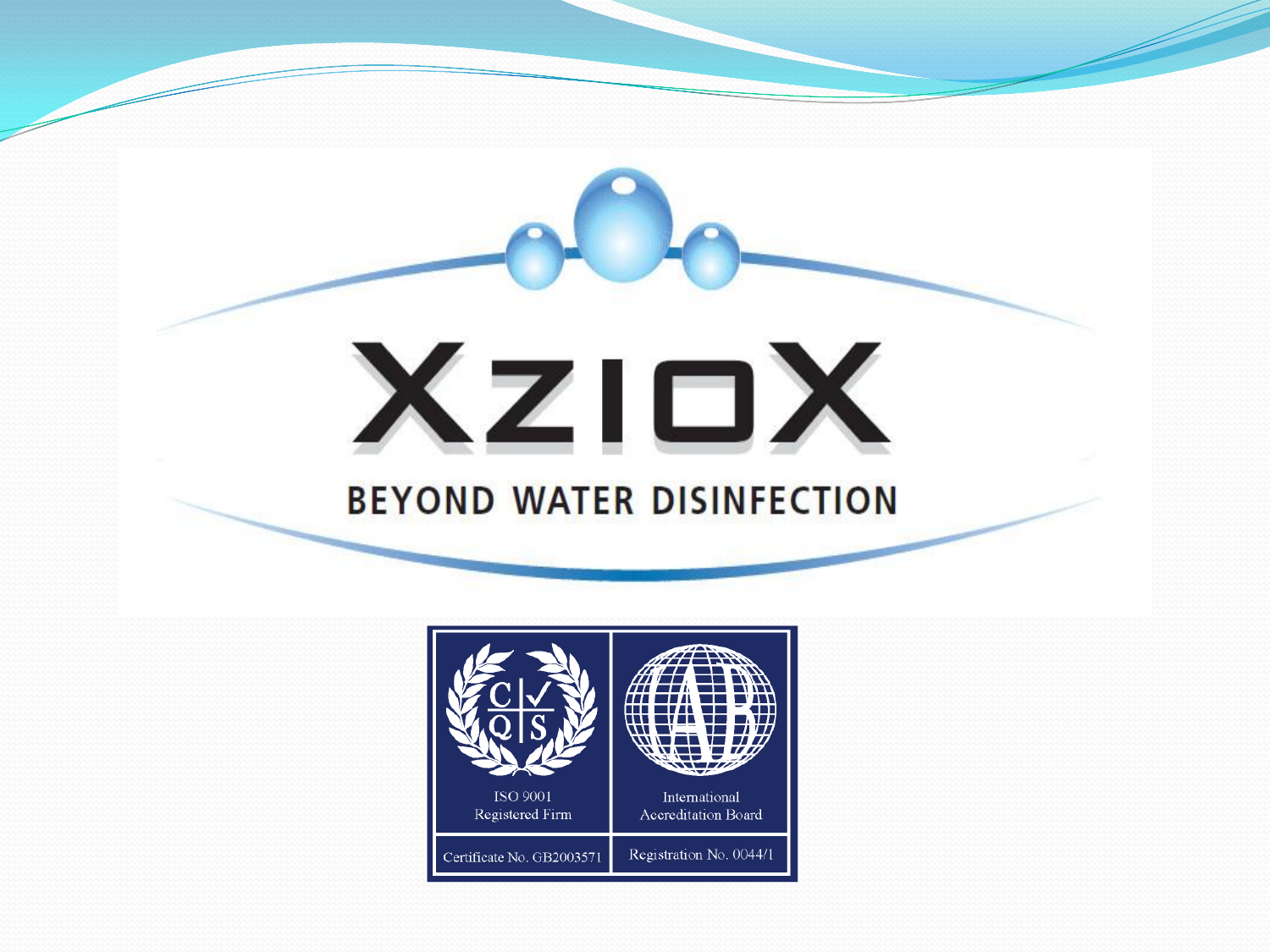# Fish Processing

The fish processing industry is known for its cleanliness; industry protocols are based around a strict and stringent cleaning process after every operation so that products can be maintained at the required level of quality and safety for the retailer and eventually the buyer. Products which have been prepared under strict hygienic control have a longer shelf life and therefore have more value.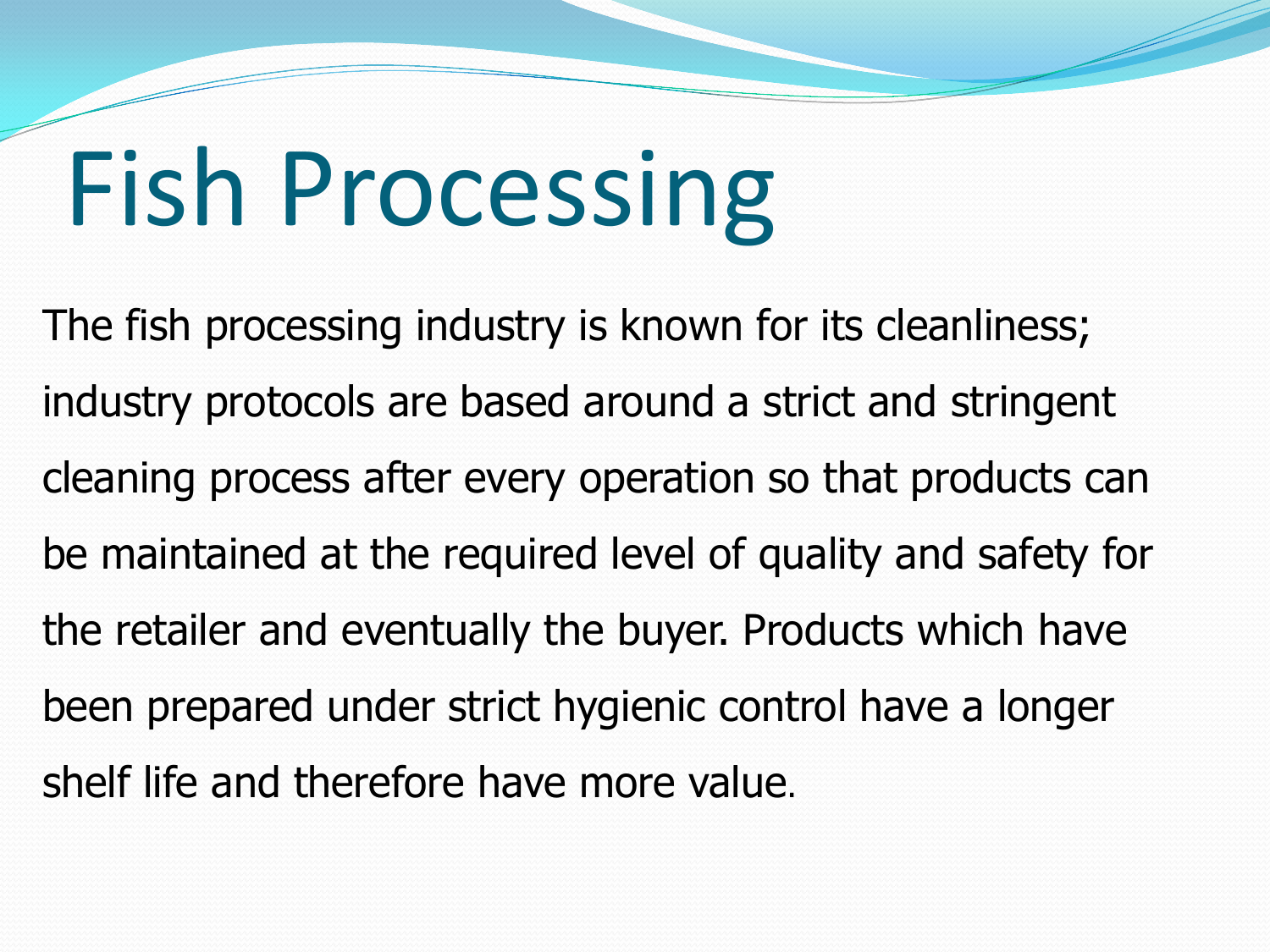### XzioX- Beyond Water Disinfection

XzioX Chlorine Dioxide is a highly advanced version of tried and trusted chemical (CLO2). We are successfully using our product within the fish processing industry to improve the product shelf life and odour by controlling microorganisms.

- Unique and pure Chlorine Dioxide
- Environmentally Friendly
- Easy to use
- Low health and safety risk
- Eradication and prevention of micro bacteria and fungicidal problems
- No added equipment required
- As simple as adding A to B!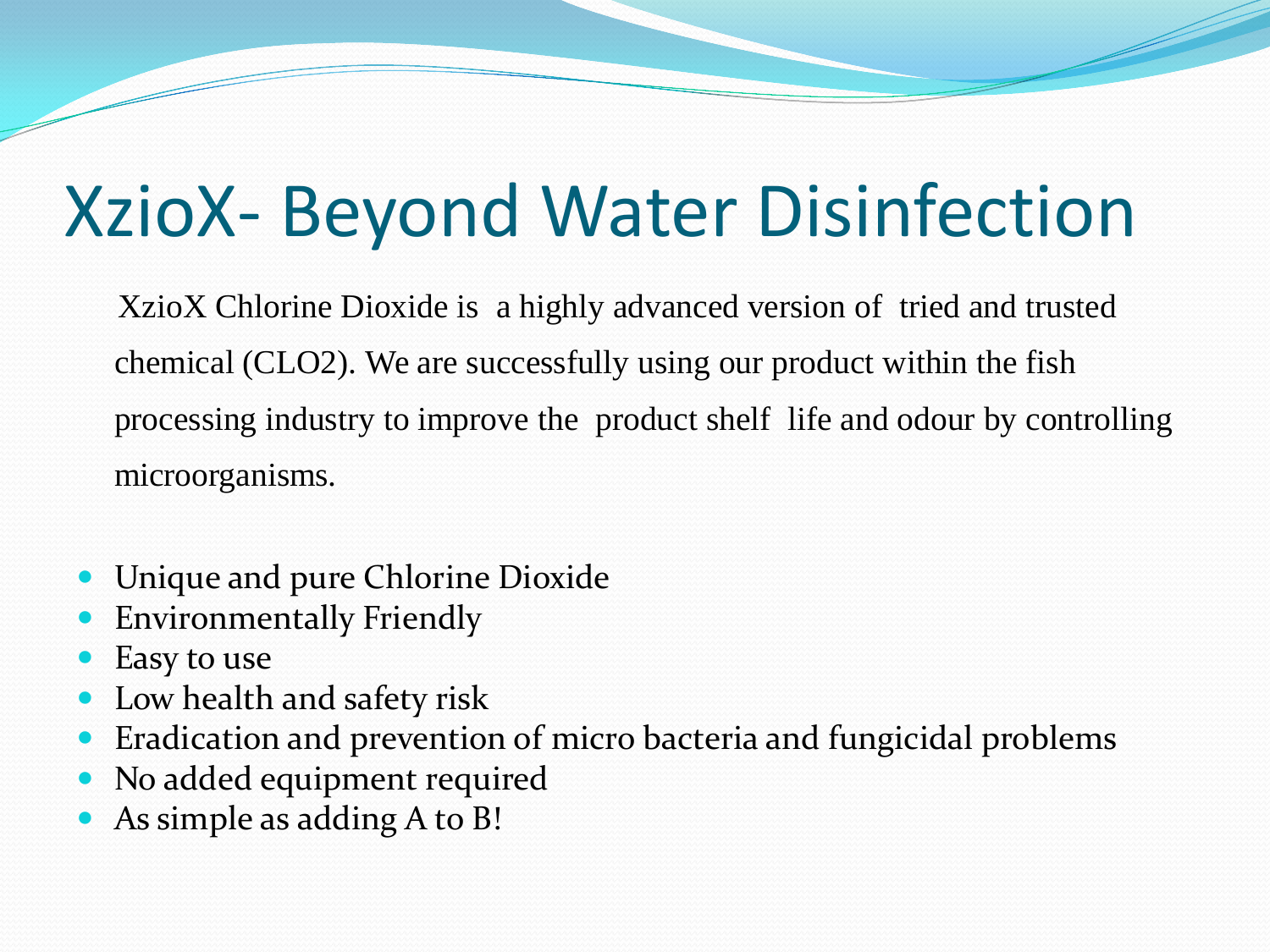#### XzioX- Beyond Water Disinfection

XzioX is a direct processing aid which is effective in stopping bacteria from reproducing, and as a deodorant, thus the seafood doesn't break down or spoil as quickly increasing shelf life. It doesn't affect the taste of the seafood. Uses included fish holds, fish bins, totes, rinse stations, glaze water, processing water, fish brine process and ice. The poultry and red meat industry has been using it for years.

- Does not leave any residual by products
- Cost effective
- Controls microorganisms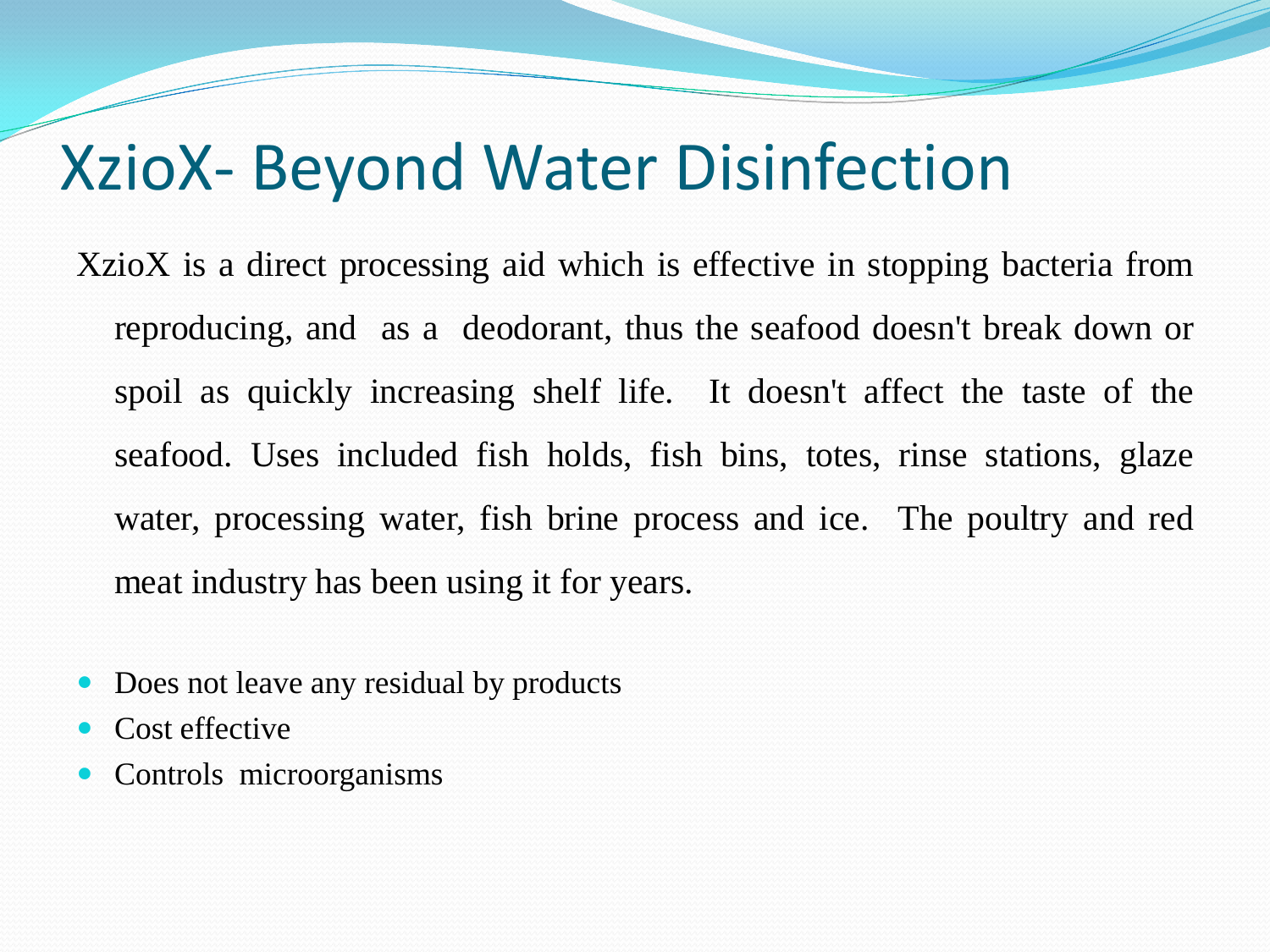## **XzioX as a cleaner / sanitizer**

XzioX as a cleaner/sanitizer for fish holds, tanks, totes or other area that holds seafood, it works differently than chlorine. XzioX advanced chlorine dioxide has some surprising cleaning properties. XzioX solution breaks down the biofilm and the microscopic barrier that acts as a defence to chlorine or some alkaline products when dosed into waterline. When the barrier is broken, the enzymatic properties attack the microorganisms between the barrier and the surface of the tank/pipe, thus removing this bio-film layer and killing the underlying bacteria that is holding onto the surface.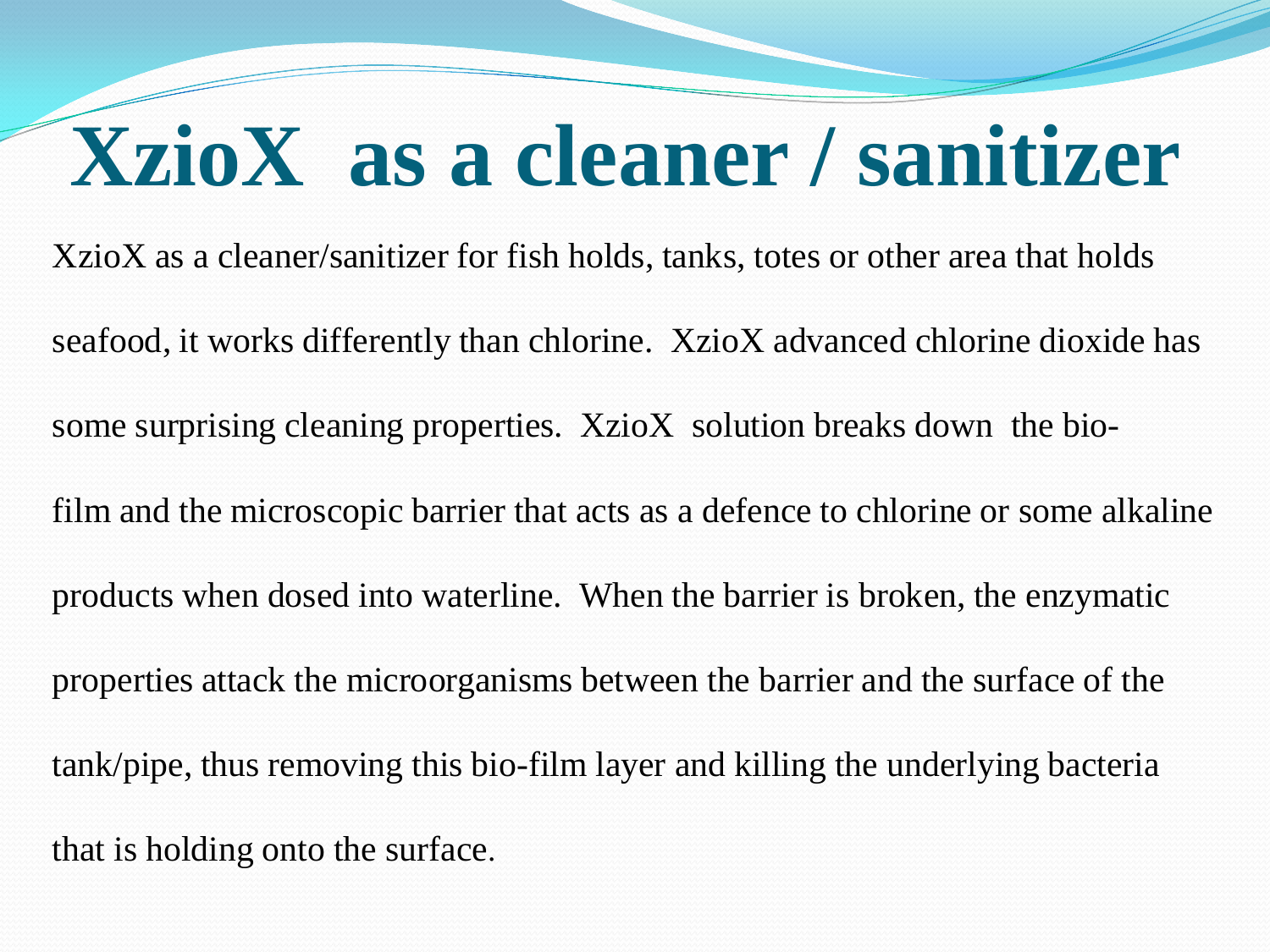### **XzioX as a cleaner / sanitizer**

• You will find a clean and renewed surface that won't be harboring Listeria, E. coli and Salmonella or any other related micro bacteria. A tank cleaned and sanitized with XzioX will stop cross contamination of microorganisms to your new catch. XzioX is not corrosive like other sanitizer which suits itself well for cleaning and sanitizing of sensitive equipment. Contact time for an effective kill is less than most other types of sanitizers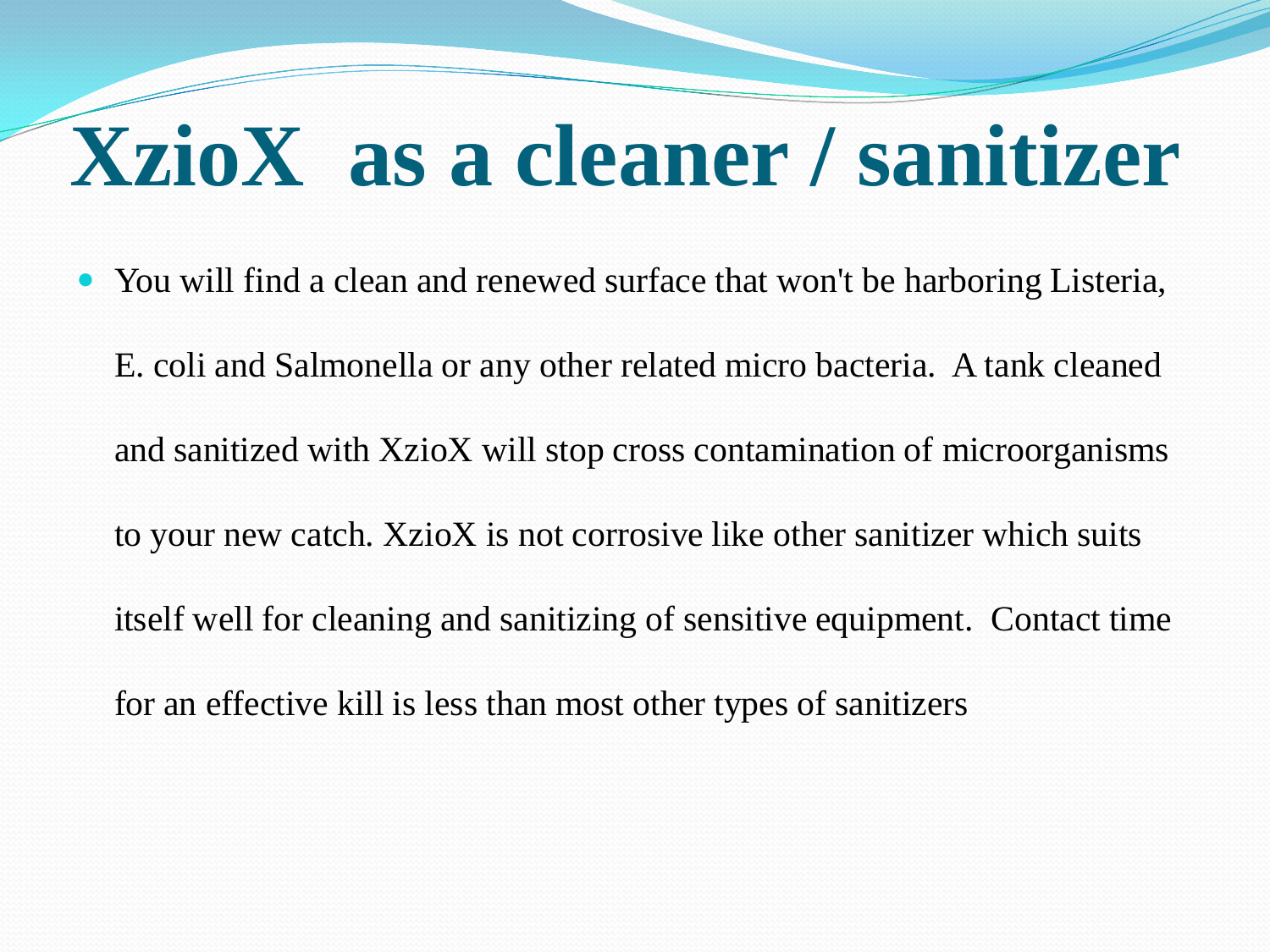### XzioX- Beyond Water Disinfection